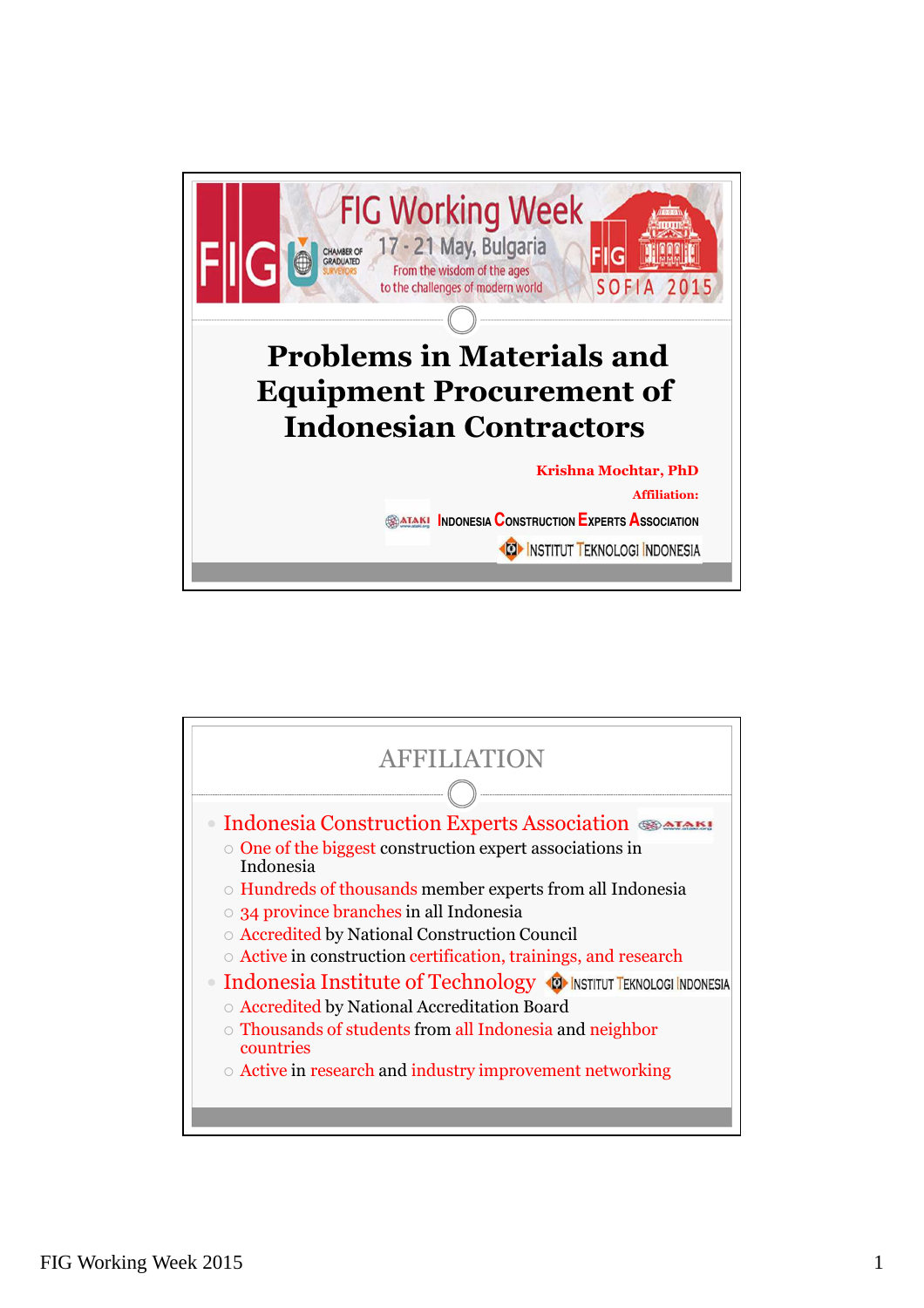

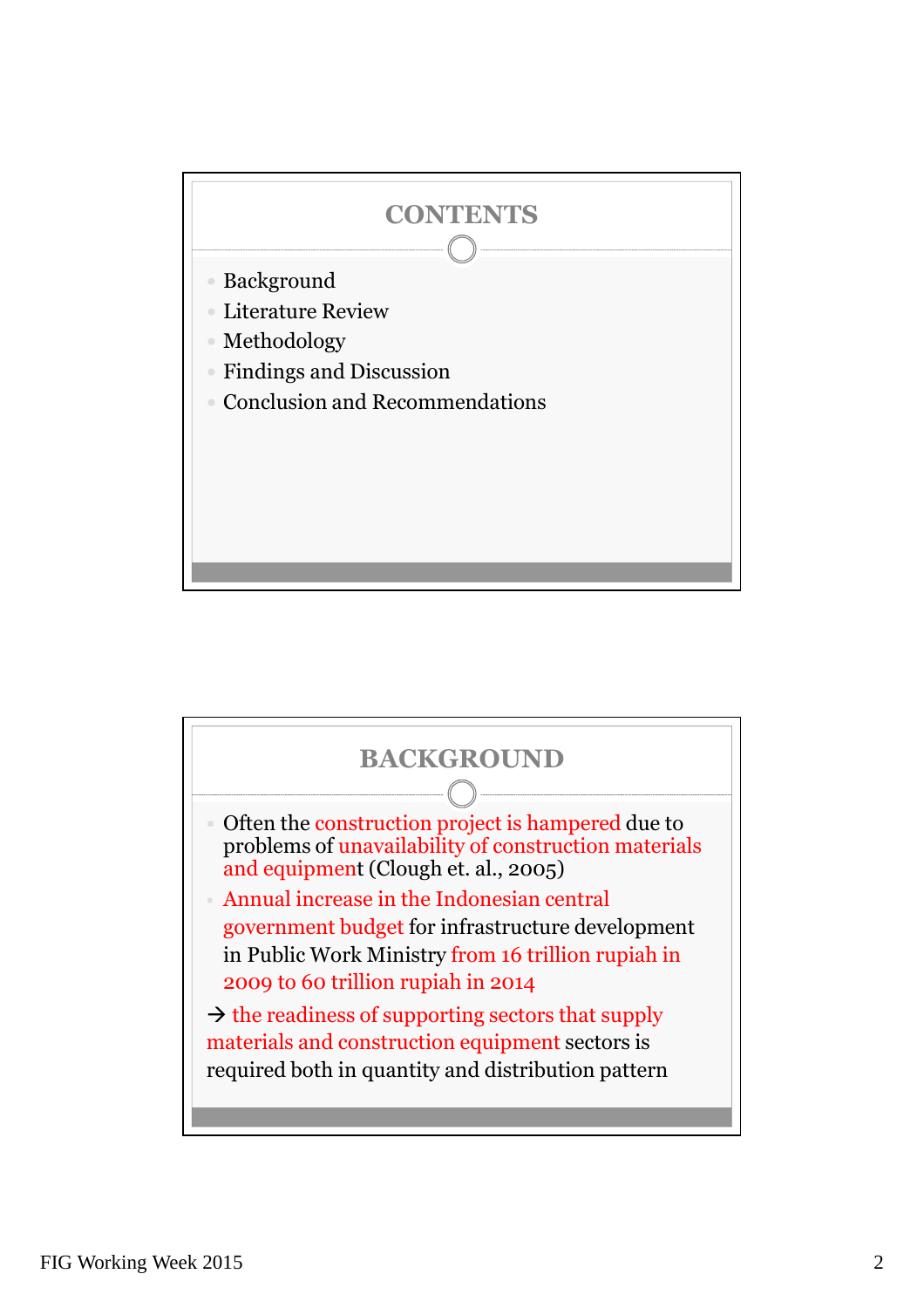

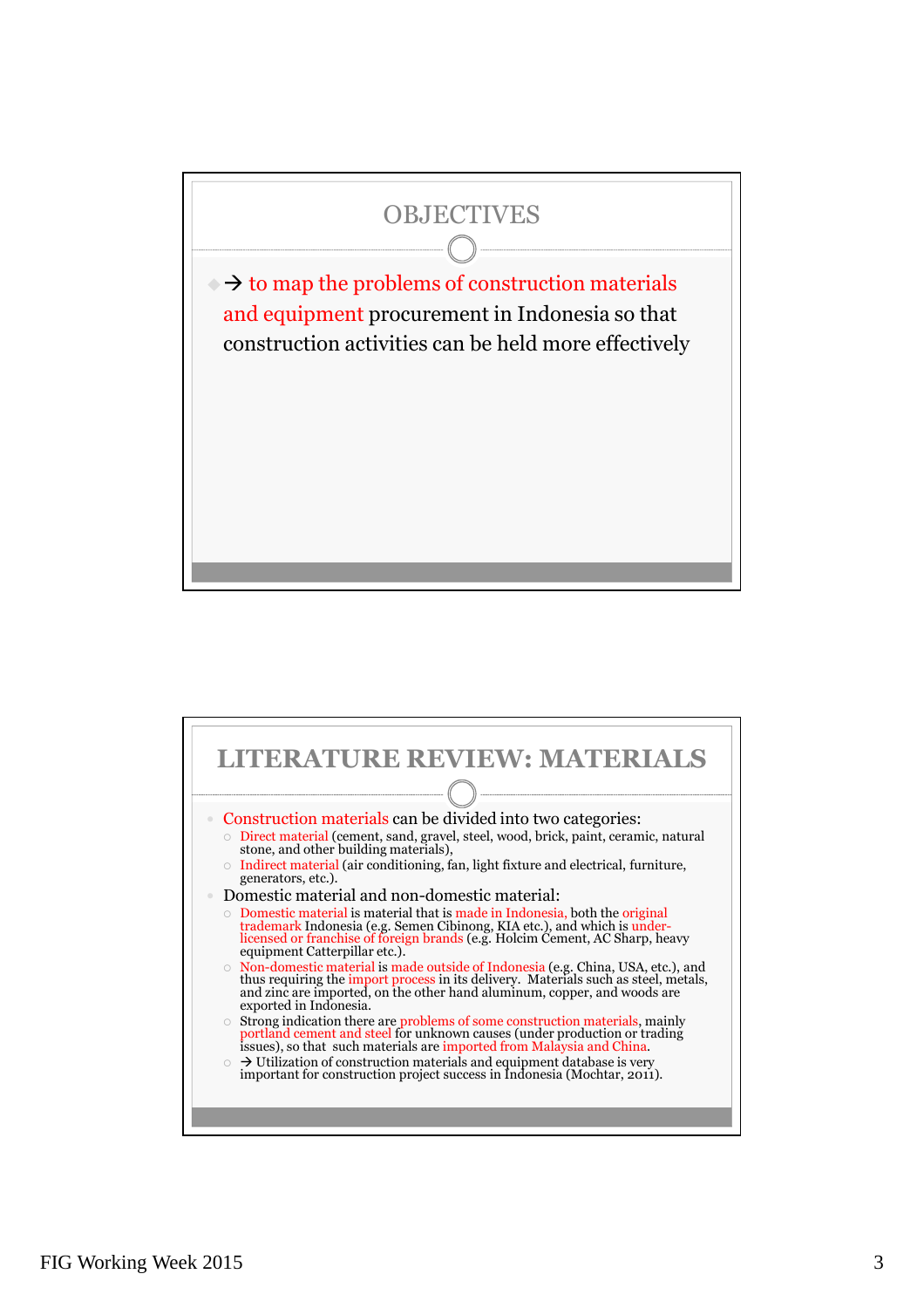

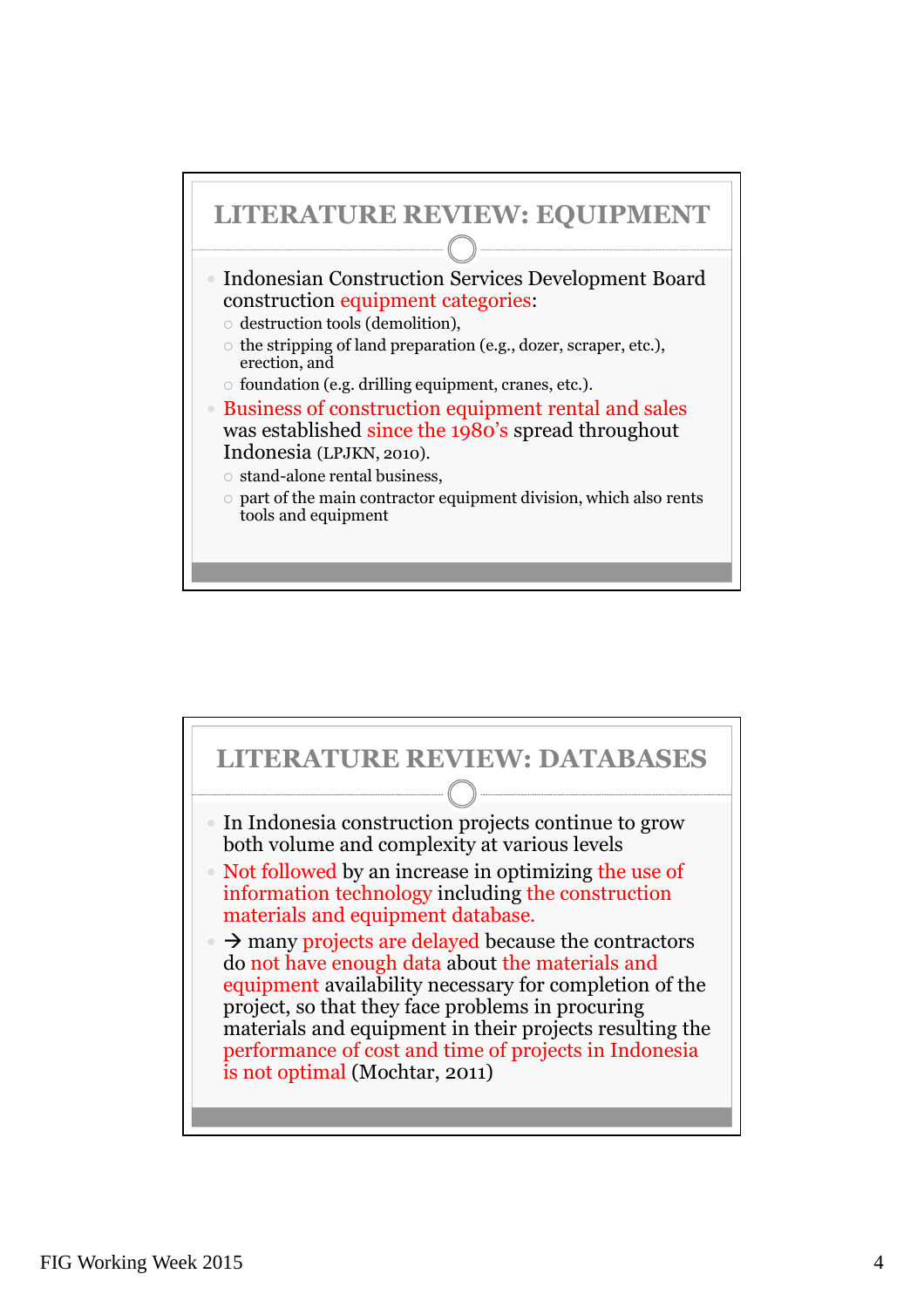

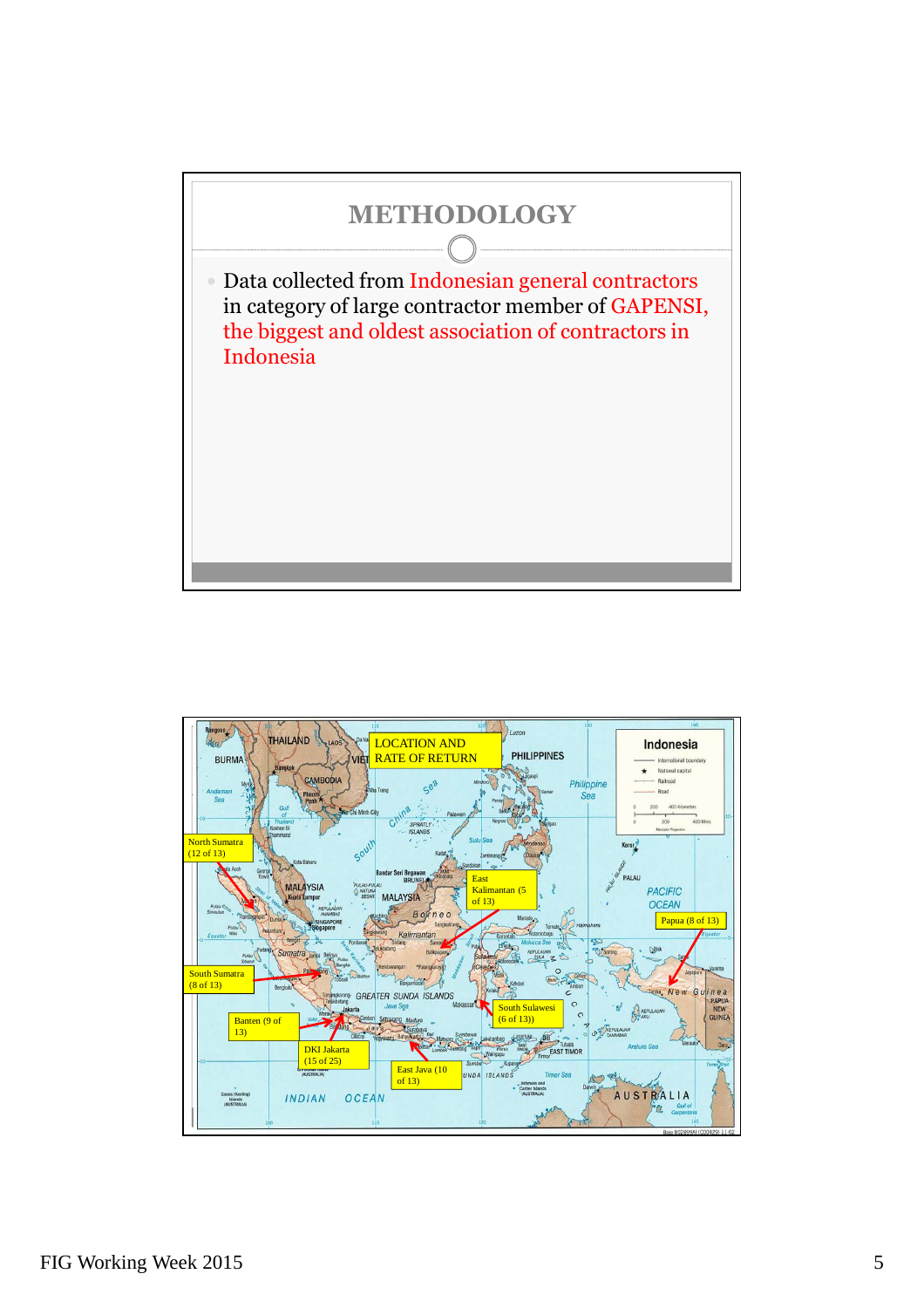

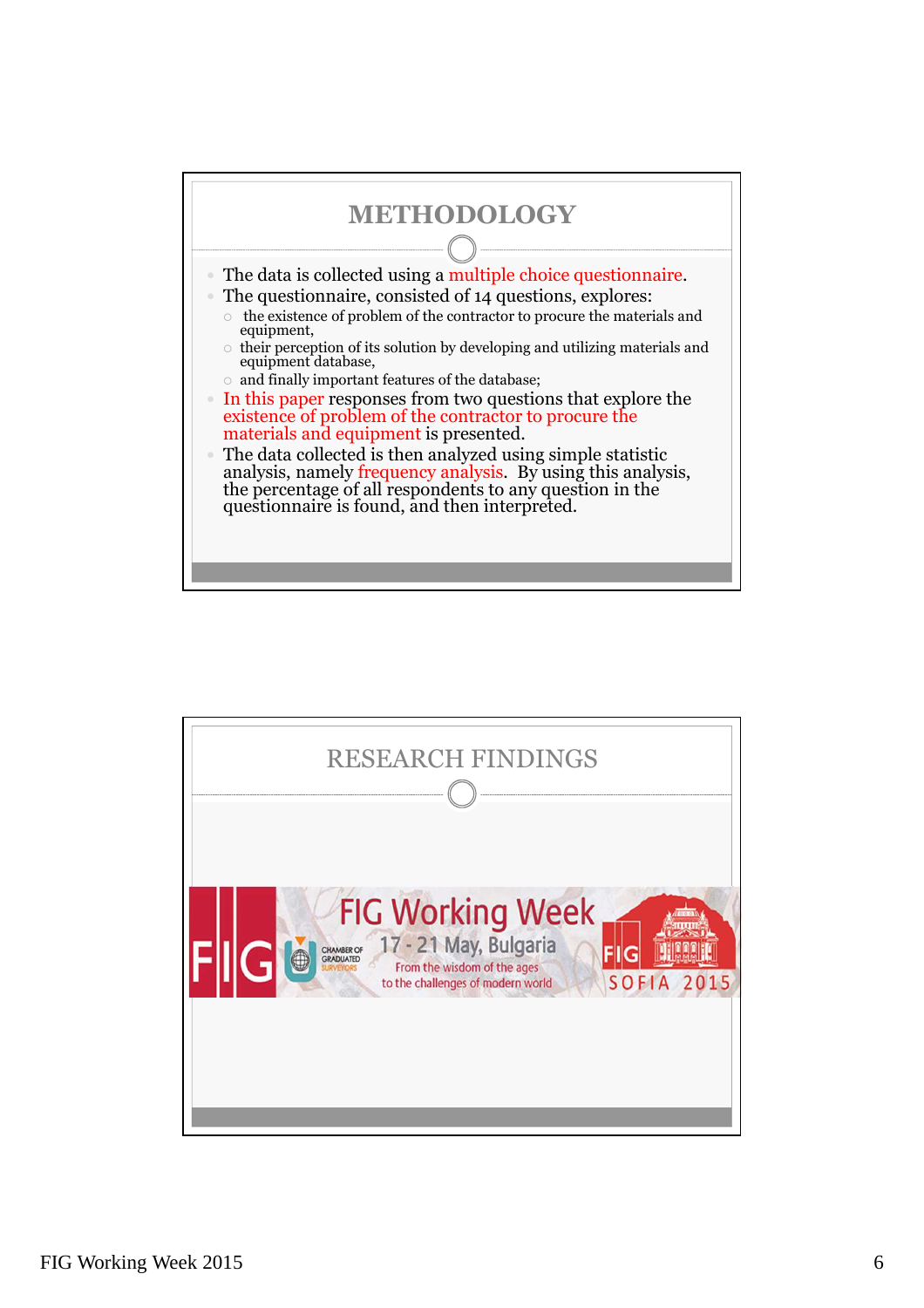|                |                                                          |       |    |                |                |           |                |           | <b>MATERIALS</b>                                                                                            |
|----------------|----------------------------------------------------------|-------|----|----------------|----------------|-----------|----------------|-----------|-------------------------------------------------------------------------------------------------------------|
|                |                                                          |       |    |                |                |           |                |           |                                                                                                             |
|                |                                                          |       |    |                |                |           |                |           |                                                                                                             |
|                |                                                          |       |    |                |                |           |                |           |                                                                                                             |
|                |                                                          |       |    |                |                |           |                |           | Table 1. Average Percentage of Respondents that Perceive Difficulty in Materials Procurement and its Causes |
| <b>No</b>      | <b>Materials</b>                                         | Total | P1 | P <sub>2</sub> | P <sub>3</sub> | <b>P4</b> | P <sub>5</sub> | <b>P6</b> |                                                                                                             |
| 1              | <b>Portland Cement</b>                                   | 28%   | 0% | 8%             | 20%            | 9%        | 2%             | 11%       |                                                                                                             |
| $\overline{2}$ | Asphalt                                                  | 38%   | 0% | 6%             | 25%            | 7%        | 2%             | 12%       |                                                                                                             |
| 3              | Ready Mix Concrete                                       | 20%   | 0% | 8%             | 2%             | 1%        | 4%             | 11%       |                                                                                                             |
| 4              | Formed Steel                                             | 23%   | 0% | 1%             | 14%            | 3%        | 2%             | 11%       |                                                                                                             |
| 5              | Reinfocement Steel                                       | 21%   | 0% | 2%             | 13%            | 4%        | 2%             | 9%        |                                                                                                             |
| 6              | Precast                                                  | 31%   | 0% | 10%            | 11%            | 4%        | 10%            | 9%        |                                                                                                             |
| 7              | Concrete Aggregate                                       | 18%   | 0% | 2%             | 3%             | 2%        | 1%             | 14%       |                                                                                                             |
| 8              | Mechanical Electrical                                    | 11%   | 3% | 1%             | 2%             | 2%        | 1%             | 8%        |                                                                                                             |
| 9              | Architectural                                            | 12%   | 2% | 2%             | 4%             | 1%        | 1%             | 8%        |                                                                                                             |
|                | 10 Others                                                | 0%    | 0% | 0%             | 0%             | 0%        | 0%             | 0%        |                                                                                                             |
|                | Average                                                  |       | 0% | 4%             | 9%             | 3%        | 3%             | 9%        |                                                                                                             |
|                |                                                          |       |    |                |                |           |                |           |                                                                                                             |
|                | P1: Domestic product is not available (need import) (P1) |       |    |                |                |           |                |           |                                                                                                             |
|                | P2: Domestic product is not sufficient (P2)              |       |    |                |                |           |                |           |                                                                                                             |
|                | P3: No timely distribution (P3)                          |       |    |                |                |           |                |           |                                                                                                             |
|                | P4: High price (P4)                                      |       |    |                |                |           |                |           |                                                                                                             |
|                |                                                          |       |    |                |                |           |                |           | P5:Problems of availability of comprehensive producer/distributor information (P5)                          |
|                | P6: Others (P6)                                          |       |    |                |                |           |                |           |                                                                                                             |

|                |                                                                    |            |           |                |                |           |           |           | Table 1. Average Percentage of Respondents that Perceive Difficulty in Materials Procurement and its Causes                                                                                                                                                                                                                                                                                                                                                                           |
|----------------|--------------------------------------------------------------------|------------|-----------|----------------|----------------|-----------|-----------|-----------|---------------------------------------------------------------------------------------------------------------------------------------------------------------------------------------------------------------------------------------------------------------------------------------------------------------------------------------------------------------------------------------------------------------------------------------------------------------------------------------|
| No             | <b>Materials</b>                                                   | Total      | <b>P1</b> | P <sub>2</sub> | P <sub>3</sub> | <b>P4</b> | P5        | <b>P6</b> |                                                                                                                                                                                                                                                                                                                                                                                                                                                                                       |
| $\mathbf{1}$   | Portland Cement                                                    | 28%        | 0%        | 8%             | 20%            | 9%        | 2%        | 11%       |                                                                                                                                                                                                                                                                                                                                                                                                                                                                                       |
| $\overline{2}$ | Asphalt                                                            | 38%        | 0%        | 6%             | 25%            | 7%        | 2%        | 12%       |                                                                                                                                                                                                                                                                                                                                                                                                                                                                                       |
| 3<br>4         | Ready Mix Concrete                                                 | 20%        | 0%        | 8%             | 2%             | 1%        | 4%        | 11%       |                                                                                                                                                                                                                                                                                                                                                                                                                                                                                       |
|                | Formed Steel                                                       | 23%        | 0%        | 1%             | 14%            | 3%        | 2%        | 11%       |                                                                                                                                                                                                                                                                                                                                                                                                                                                                                       |
| 5<br>6         | Reinfocement Steel<br>Precast                                      | 21%<br>31% | 0%<br>0%  | 2%             | 13%<br>10% 11% | 4%<br>4%  | 2%<br>10% | 9%<br>9%  |                                                                                                                                                                                                                                                                                                                                                                                                                                                                                       |
| 7              | Concrete Aggregate                                                 | 18%        | 0%        | 2%             | 3%             | 2%        | 1%        | 14%       |                                                                                                                                                                                                                                                                                                                                                                                                                                                                                       |
| 8              | Mechanical Electrical                                              | 11%        | 3%        | 1%             | 2%             | 2%        | 1%        | 8%        |                                                                                                                                                                                                                                                                                                                                                                                                                                                                                       |
| 9              | Architectural                                                      | 12%        | 2%        | 2%             | 4%             | 1%        | 1%        | 8%        |                                                                                                                                                                                                                                                                                                                                                                                                                                                                                       |
|                | 10 Others                                                          | 0%         | 0%        | 0%             | 0%             | 0%        | 0%        | 0%        |                                                                                                                                                                                                                                                                                                                                                                                                                                                                                       |
|                | Average                                                            |            | 0%        | 4%             | 9%             | 3%        | 3%        | 9%        |                                                                                                                                                                                                                                                                                                                                                                                                                                                                                       |
|                | forward the importance of the database in solving this difficulty. |            |           |                |                |           |           |           | The most common causes are others (transport/infrastructure, especially in Papua), 9%; and<br>the distribution is not timely $(P3)$ , 9%. Meanwhile, the difficulty of information $(P5)$ is<br>perceived by very few (3%) respondents (as precast is the highest, 10% of respondents), while<br>in fact it occupies the cause of the difficulties often faced by the respondents. This may<br>confirm the need for a program of materials database development and its socialization |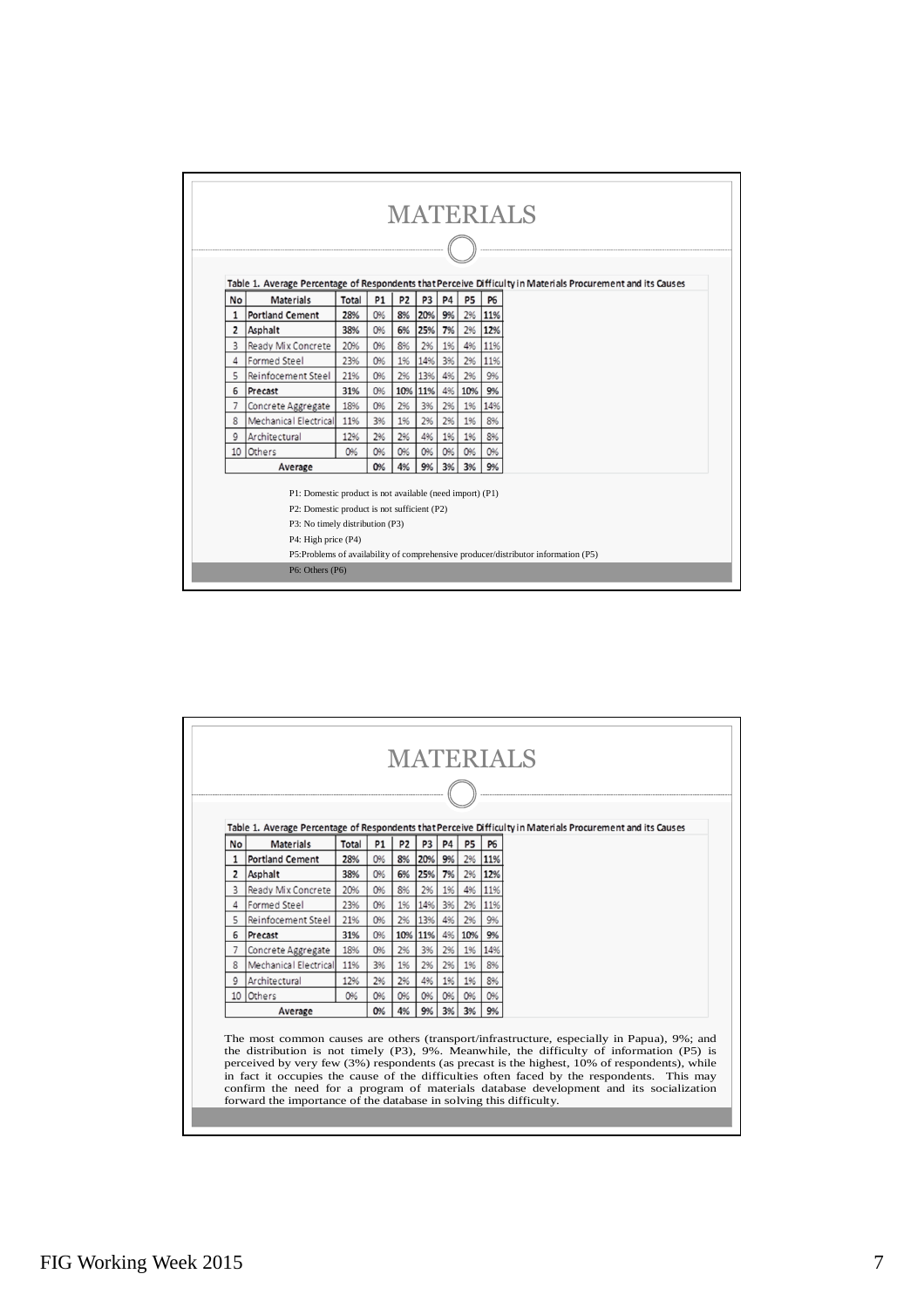

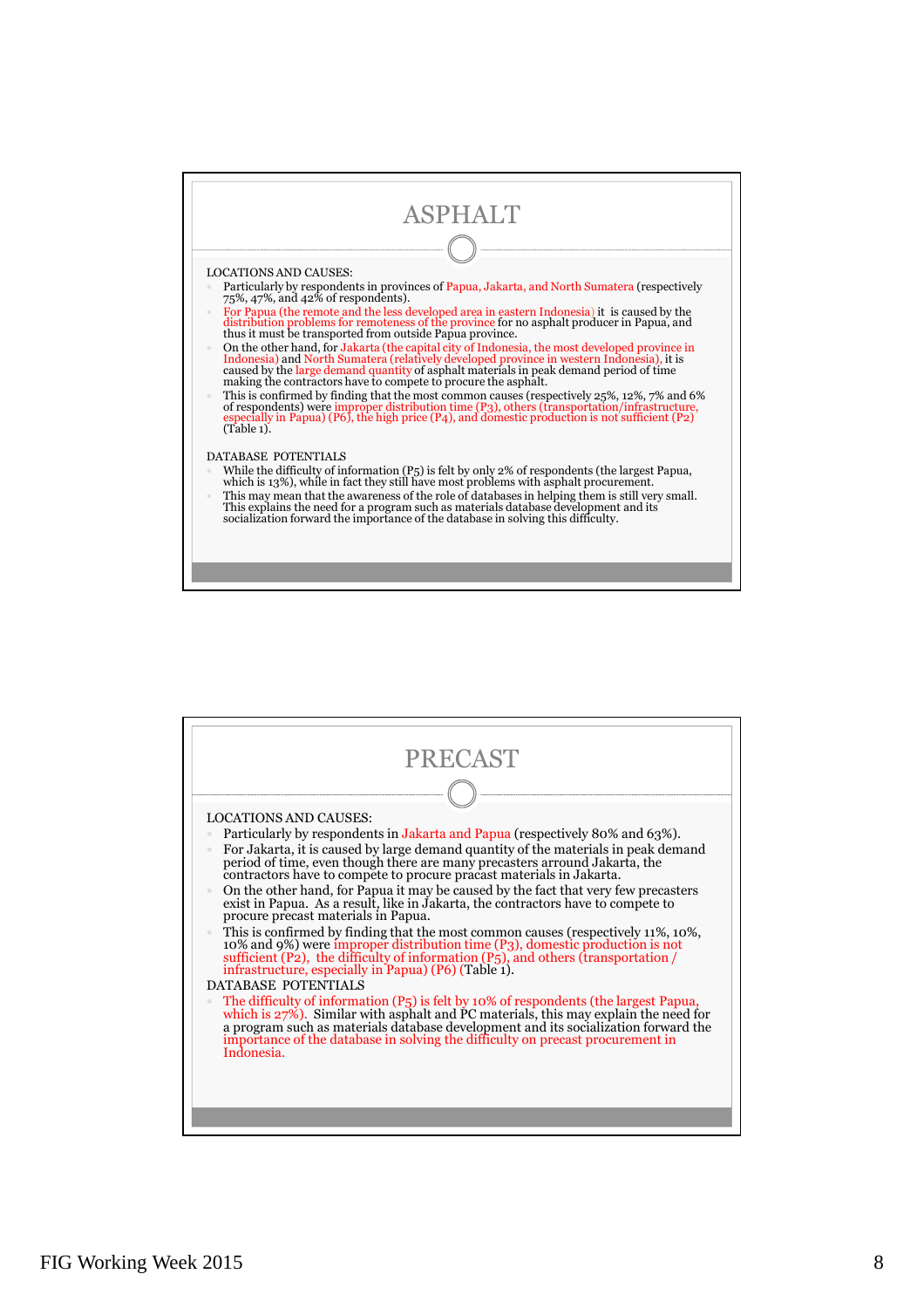

|                | Table 2. Average Percentage of Respondents that Perceive Difficulty in Equipment Procurement and its Causes                                                                                                                                                  |       |                |                |                |                |                |    |    |                                                                                            |  |
|----------------|--------------------------------------------------------------------------------------------------------------------------------------------------------------------------------------------------------------------------------------------------------------|-------|----------------|----------------|----------------|----------------|----------------|----|----|--------------------------------------------------------------------------------------------|--|
| No             | Equipment                                                                                                                                                                                                                                                    | Total | P <sub>1</sub> | P <sub>2</sub> | P <sub>3</sub> | P <sub>4</sub> | P <sub>5</sub> | P6 | P7 |                                                                                            |  |
|                | Dozer                                                                                                                                                                                                                                                        | 16%   | 3%             | 1%             | 4%             | 6%             | 3%             | 1% | 8% |                                                                                            |  |
| $\overline{2}$ | Excavator                                                                                                                                                                                                                                                    | 13%   | 2%             | 1%             | 2%             | 1%             | 1%             | 1% | 9% |                                                                                            |  |
| $\overline{3}$ | Grader                                                                                                                                                                                                                                                       | 22%   | 2%             | 1%             | 2%             | 12%            | 3%             | 3% | 8% |                                                                                            |  |
| 4              | Backhoe                                                                                                                                                                                                                                                      | 13%   | 2%             | 0%             | 1%             | 3%             | 1%             | 2% | 8% |                                                                                            |  |
| 5              | Loader                                                                                                                                                                                                                                                       | 12%   | 2%             | 0%             | 2%             | 2%             | 1%             | 1% | 8% |                                                                                            |  |
| 6              | Tower Crane                                                                                                                                                                                                                                                  | 30%   | 10%            | 1%             | 7%             | 16%            | 3%             | 1% | 8% |                                                                                            |  |
|                | Mobile Crane                                                                                                                                                                                                                                                 | 20%   | 3%             | 0%             | 4%             | 9%             | 1%             | 2% | 8% |                                                                                            |  |
| 8              | Dump Truck                                                                                                                                                                                                                                                   | 29%   | 5%             | 2%             | 4%             | 14%            | 1%             | 8% | 8% |                                                                                            |  |
| 9              | Rolling Compactor                                                                                                                                                                                                                                            | 11%   | 1%             | 1%             | 0%             | 1%             | 1%             | 1% | 8% |                                                                                            |  |
|                | 10 Others                                                                                                                                                                                                                                                    | 3%    | 1%             | 1%             | 3%             | 2%             | 1%             | 3% | 0% |                                                                                            |  |
|                | Average                                                                                                                                                                                                                                                      |       | 3%             | 1%             | 3%             | 7%             | 1%             | 2% | 7% |                                                                                            |  |
|                | P1: Domestic product is not available (need import) (P1)<br>P2: Domestic product is not sufficient (P2)<br>P3: No timely distribution (P3)<br>P4: Rental is not sufficient (location and number of equipment) (P4)<br>P5: High price (P5)<br>P7: Others (P7) |       |                |                |                |                |                |    |    | P6: Problems of availability of comprehensive producer/distributor/rental information (P6) |  |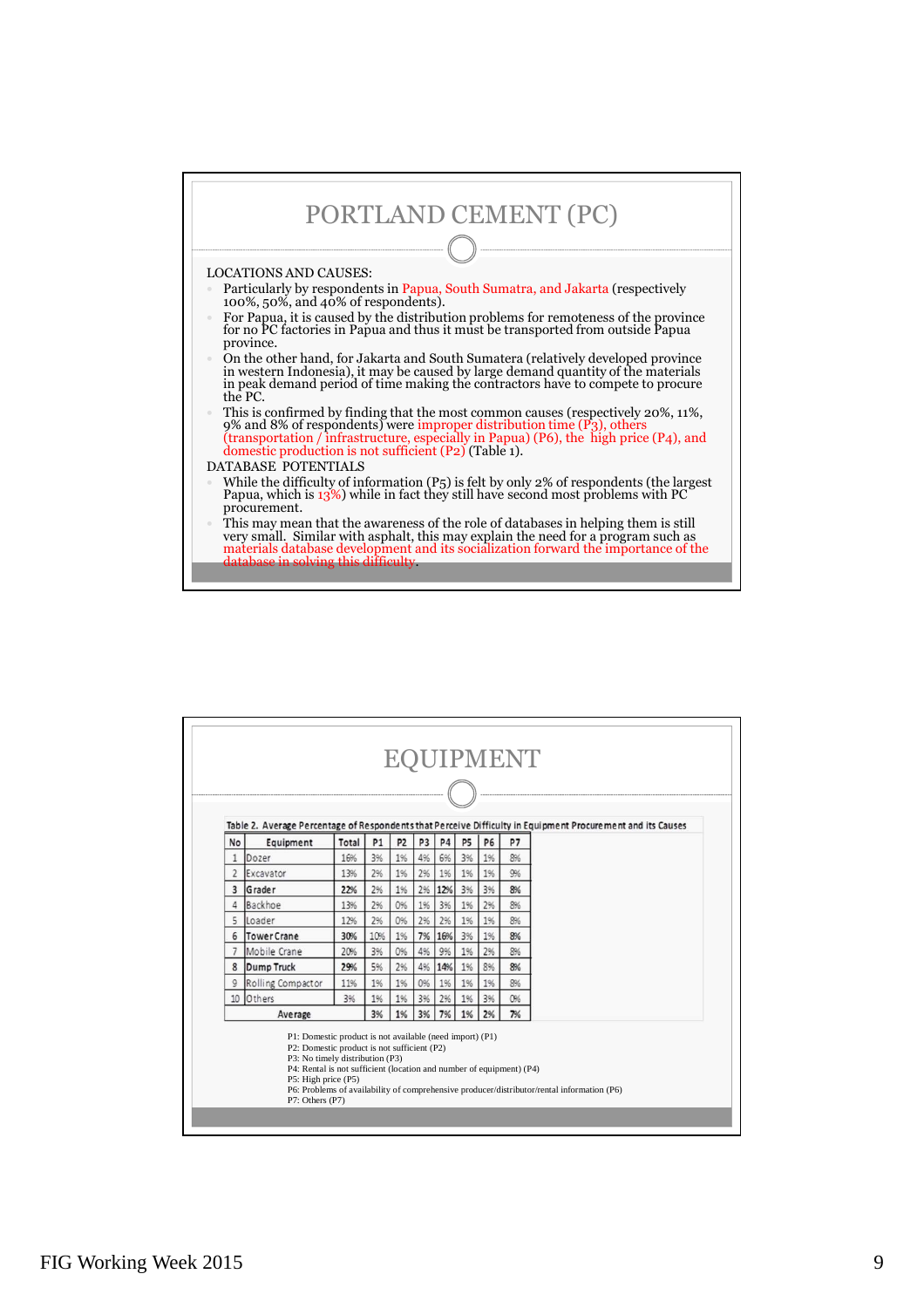|                |                   |       |                |                |                |                |                |    |    | Table 2. Average Percentage of Respondents that Perceive Difficulty in Equipment Procurement and its Causes |
|----------------|-------------------|-------|----------------|----------------|----------------|----------------|----------------|----|----|-------------------------------------------------------------------------------------------------------------|
| No             | Equipment         | Total | P <sub>1</sub> | P <sub>2</sub> | P <sub>3</sub> | P <sub>4</sub> | P <sub>5</sub> | P6 | P7 |                                                                                                             |
| $\mathbf{1}$   | Dozer             | 16%   | 3%             | 1%             | 4%             | 6%             | 3%             | 1% | 8% |                                                                                                             |
| $\overline{2}$ | Excavator         | 13%   | 2%             | 1%             | 2%             | 1%             | 1%             | 1% | 9% |                                                                                                             |
|                | 3 Grader          | 22%   | 2%             | 1%             |                | 2% 12%         | 3%             | 3% | 8% |                                                                                                             |
|                | 4 Backhoe         | 13%   | 2%             | 0%             |                | 1% 3%          | 1%             | 2% | 8% |                                                                                                             |
|                | 5 Loader          | 12%   | 2%             | 0%             | 2%             | 2%             | 1%             | 1% | 8% |                                                                                                             |
|                | 6 Tower Crane     | 30%   | 10%            | 1%             |                | 7% 16%         | 3%             | 1% | 8% |                                                                                                             |
|                | Mobile Crane      | 20%   | 3%             | 0%             | 4%             | 9%             | 1%             | 2% | 8% |                                                                                                             |
| 8              | Dump Truck        | 29%   | 5%             | 2%             | 4%             | 14%            | 1%             | 8% | 8% |                                                                                                             |
| 9              | Rolling Compactor | 11%   | 1%             | 1%             | 0%             | 1%             | 1%             | 1% | 8% |                                                                                                             |
|                | 10 Others         | 3%    | 1%             | 1%             | 3%             | 2%             | 1%             | 3% | 0% |                                                                                                             |
|                | Average           |       | 3%             | 1%             | 3%             | 7%             | 1%             | 2% | 7% |                                                                                                             |
|                |                   |       |                |                |                |                |                |    |    | The most common causes are others (transport / infrastructure, especially in Papua), 7%; and                |
|                |                   |       |                |                |                |                |                |    |    | not sufficient rentals (P4), also 7%. Meanwhile, the difficulty of information (P6) is                      |

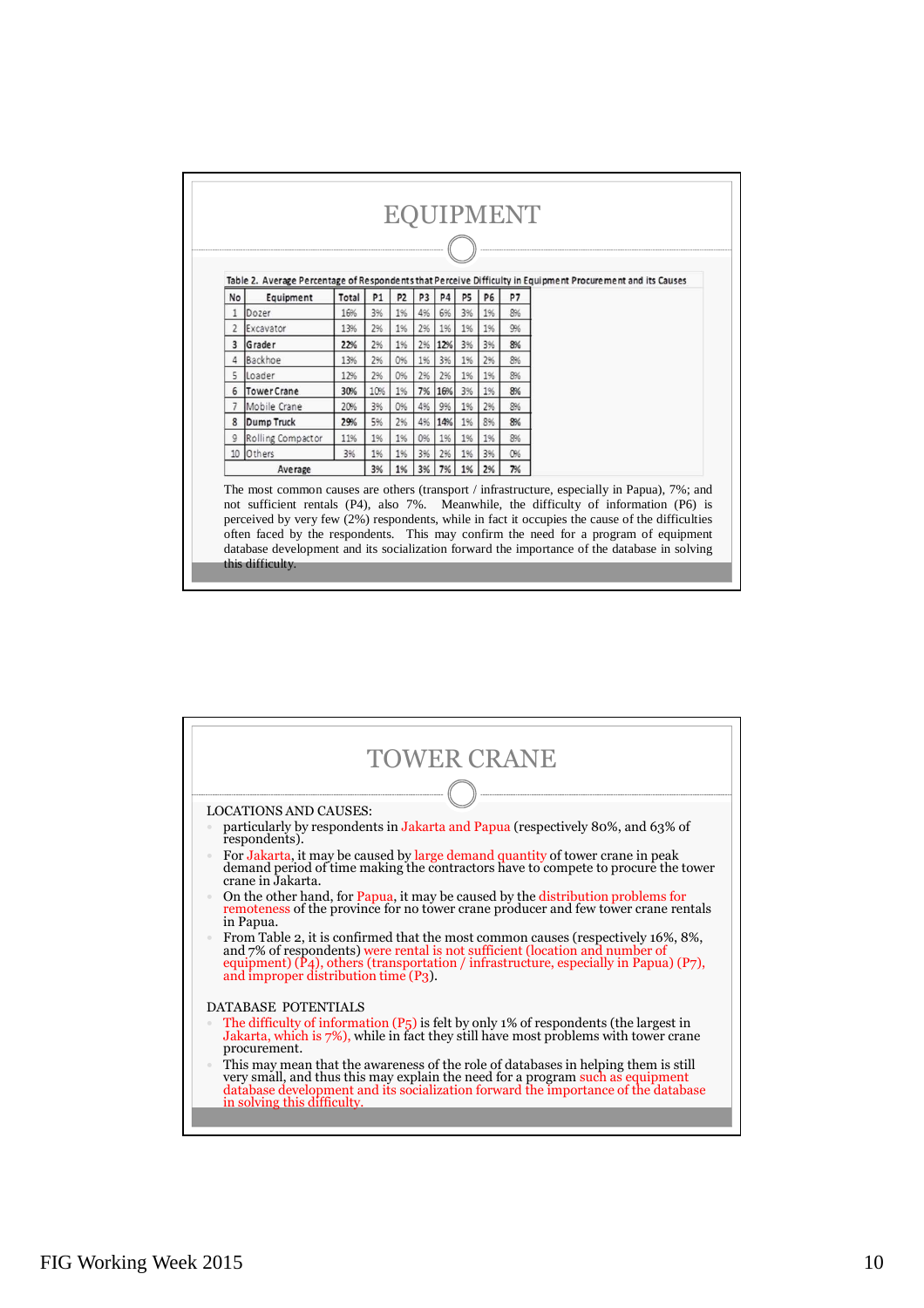

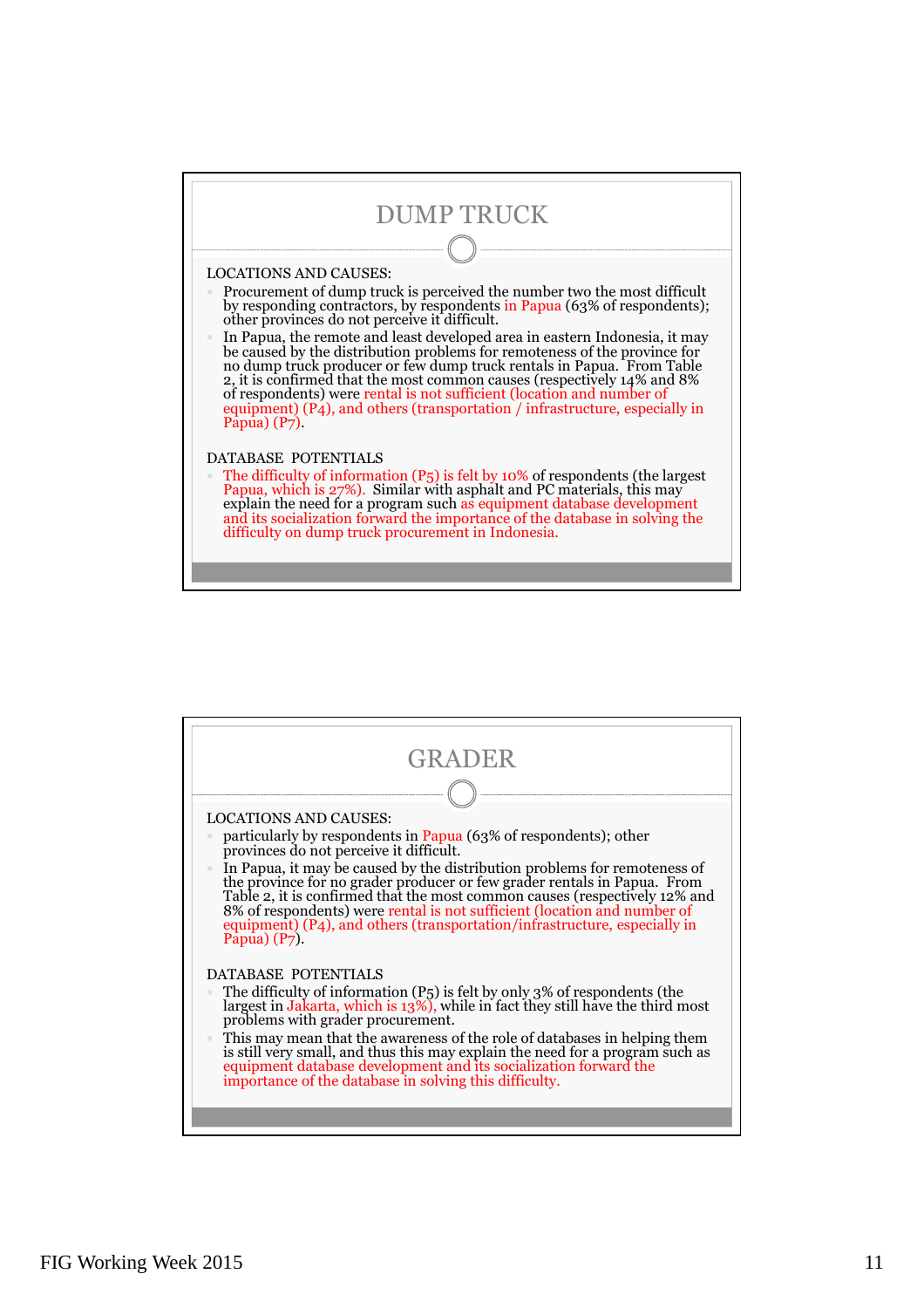

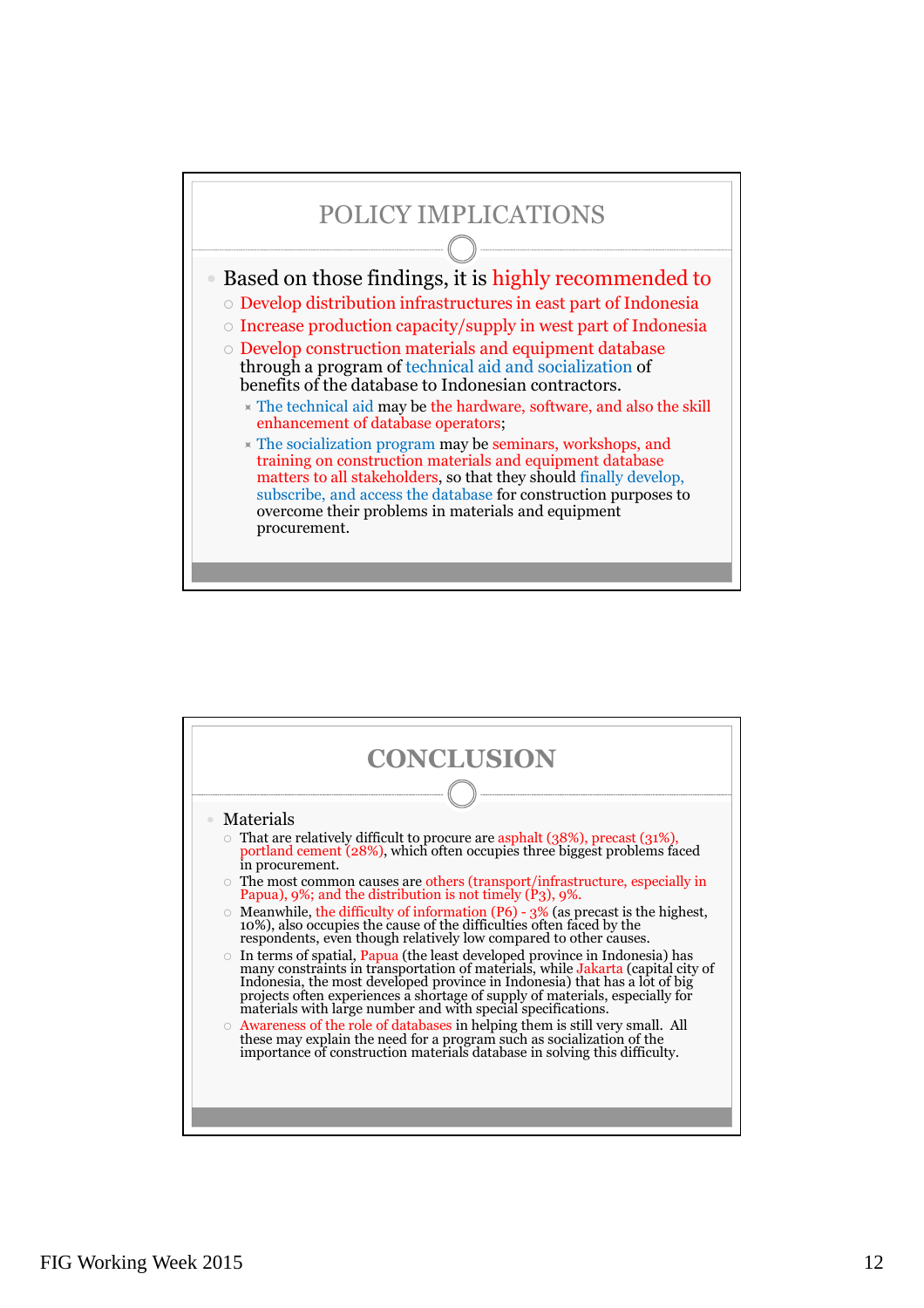